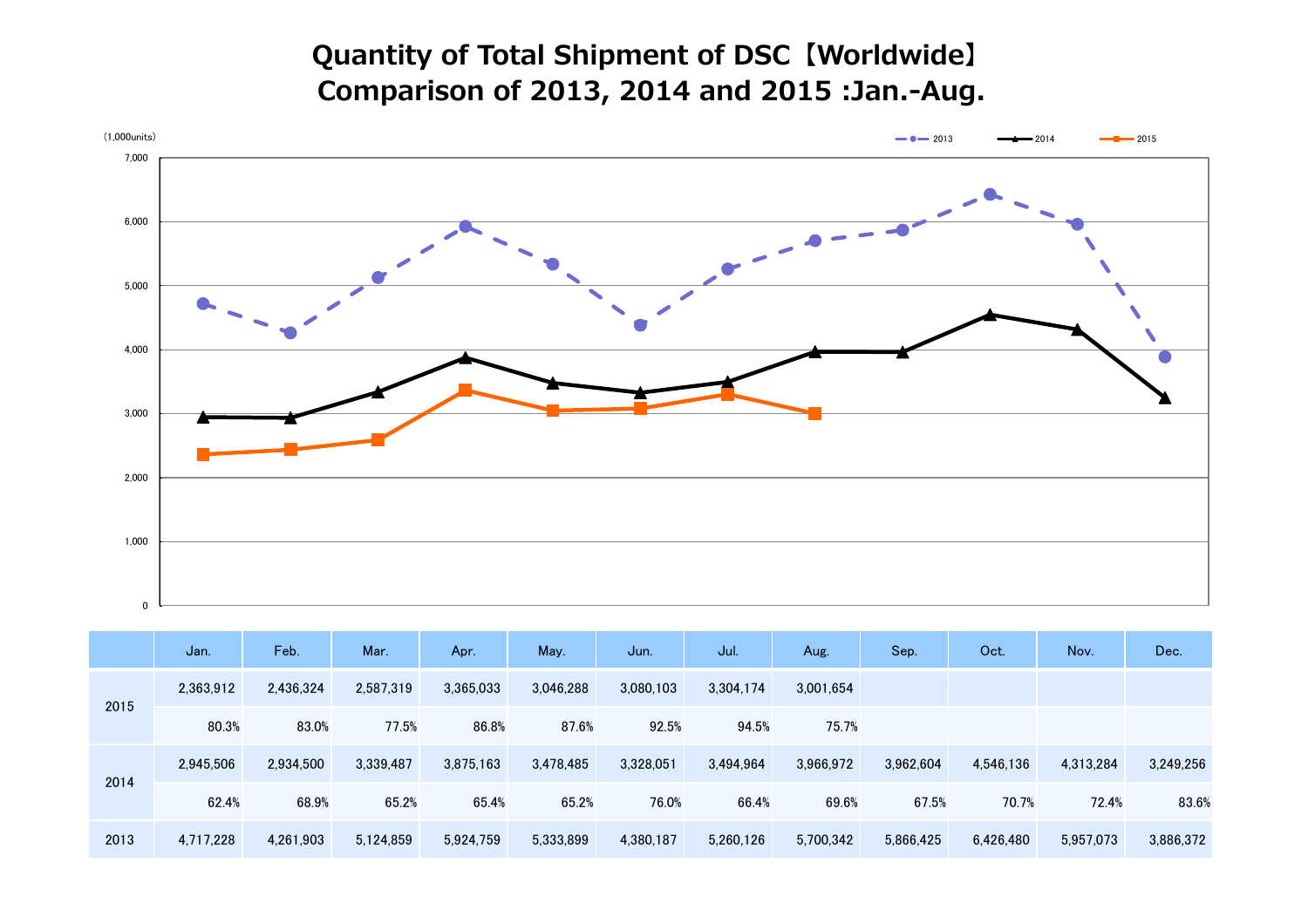## **Quantity of Total Shipment of Interchangeable Lens DSC【Worldwide】 Comparison of 2013 , 2014 and 2015 :Jan.-Aug.**



|      | Jan.      | Feb.    | Mar.      | Apr.      | May.      | Jun.      | Jul.      | Aug.      | Sep.      | Oct.      | Nov.      | Dec.      |
|------|-----------|---------|-----------|-----------|-----------|-----------|-----------|-----------|-----------|-----------|-----------|-----------|
| 2015 | 826,632   | 848,625 | 908,245   | 1,218,760 | 1,129,482 | 1,218,174 | 1,299,086 | 1,043,752 |           |           |           |           |
|      | 91.5%     | 92.9%   | 88.0%     | 98.2%     | 91.8%     | 113.1%    | 119.9%    | 81.8%     |           |           |           |           |
| 2014 | 903,592   | 913,131 | 1,031,795 | 1,240,837 | 1,229,934 | 1,076,759 | 1,083,653 | 1,275,546 | 1,327,331 | 1,437,918 | 1,363,698 | 954,974   |
|      | 87.6%     | 95.5%   | 84.8%     | 87.4%     | 78.9%     | 76.8%     | 71.8%     | 83.6%     | 81.7%     | 76.7%     | 79.1%     | 74.2%     |
| 2013 | 1,031,884 | 956,127 | 1,216,286 | 1,419,081 | 1,559,512 | 1,402,734 | 1,509,383 | 1,525,843 | 1,625,591 | 1,875,420 | 1,723,033 | 1,286,473 |